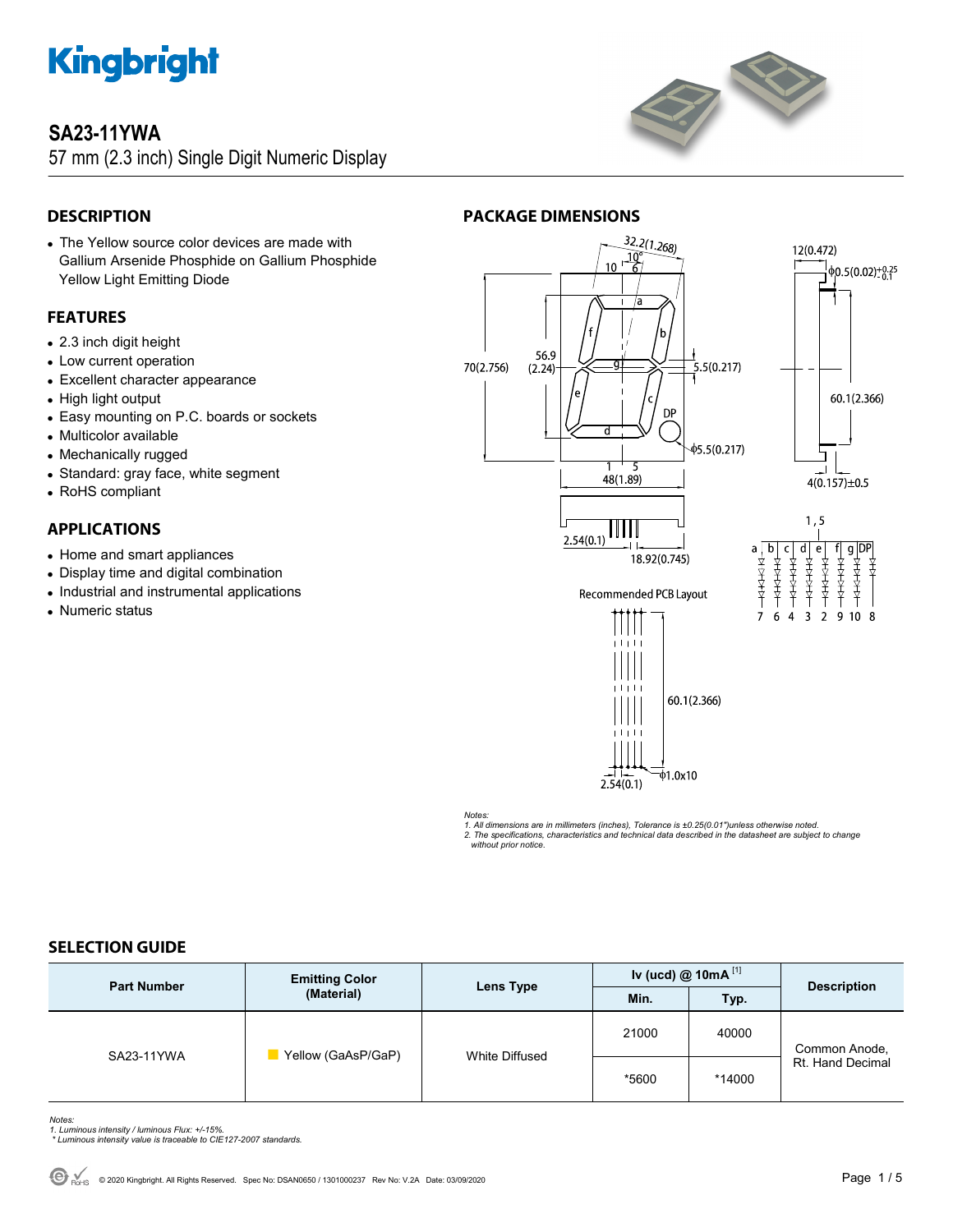### **ELECTRICAL / OPTICAL CHARACTERISTICS at T<sub>A</sub>=25°C**

| <b>Parameter</b>                                                            | Symbol               | <b>Emitting Color</b> | Value                    |                          | <b>Unit</b> |
|-----------------------------------------------------------------------------|----------------------|-----------------------|--------------------------|--------------------------|-------------|
|                                                                             |                      |                       | Typ.                     | Max.                     |             |
| Wavelength at Peak Emission $I_F = 10mA$                                    | $\Lambda_{\rm peak}$ | Yellow                | 590                      | $\overline{\phantom{a}}$ | nm          |
| Dominant Wavelength $I_F = 10mA$                                            | $\lambda_{dom}$ [1]  | Yellow                | 588                      | $\overline{\phantom{0}}$ | nm          |
| Spectral Bandwidth at 50% Φ REL MAX<br>$I_F = 10mA$                         | Δλ                   | Yellow                | 35                       | $\overline{\phantom{a}}$ | nm          |
| Capacitance                                                                 | C                    | Yellow                | 20                       | $\overline{\phantom{a}}$ | pF          |
| Forward Voltage $I_F$ = 10mA (Segment)<br>Forward Voltage $I_F$ = 10mA (DP) | $V_F$ <sup>[2]</sup> | Yellow                | 7.8<br>3.9               | 9.6<br>4.8               | $\vee$      |
| Reverse Current ( $V_R$ = 5V) (Per chip)                                    | <sup>I</sup> R       | Yellow                | $\overline{\phantom{a}}$ | 10                       | μA          |

*Notes:* 

1. The dominant wavelength (λd) above is the setup value of the sorting machine. (Tolerance λd : ±1nm. )<br>2. Forward voltage: ±0.1V.<br>3. Wavelength value is traceable to CIE127-2007 standards.<br>4. Excess driving current and

### **ABSOLUTE MAXIMUM RATINGS at T<sub>A</sub>=25°C**

| <b>Parameter</b>                                            | Symbol                  | Value                 | Unit        |  |
|-------------------------------------------------------------|-------------------------|-----------------------|-------------|--|
| Power Dissipation (Per chip)                                | $P_D$                   | 75                    | mW          |  |
| Reverse Voltage                                             | $V_R$                   | 5                     | V           |  |
| Junction Temperature                                        | $T_{j}$                 | 110                   | $^{\circ}C$ |  |
| <b>Operating Temperature</b>                                | $T_{op}$                | $-40$ to $+85$        | $^{\circ}C$ |  |
| Storage Temperature                                         | $T_{\text{stg}}$        | $-40$ to $+85$        | $^{\circ}C$ |  |
| DC Forward Current (Segment)<br>DC Forward Current (DP)     | ΙF                      | 30<br>30              | mA          |  |
| Peak Forward Current (Segment)<br>Peak Forward Current (DP) | $I_{FM}$ <sup>[1]</sup> | 140<br>140            | mA          |  |
| Electrostatic Discharge Threshold (HBM)                     |                         | 8000                  | V           |  |
| Lead Solder Temperature <sup>[2]</sup>                      |                         | 260°C For 3-5 Seconds |             |  |

Notes:<br>1. 1/10 Duty Cycle, 0.1ms Pulse Width.<br>2. 2mm below package base.<br>3. Relative humidity levels maintained between 40% and 60% in production area are recommended to avoid the build-up of static electricity – Ref JEDEC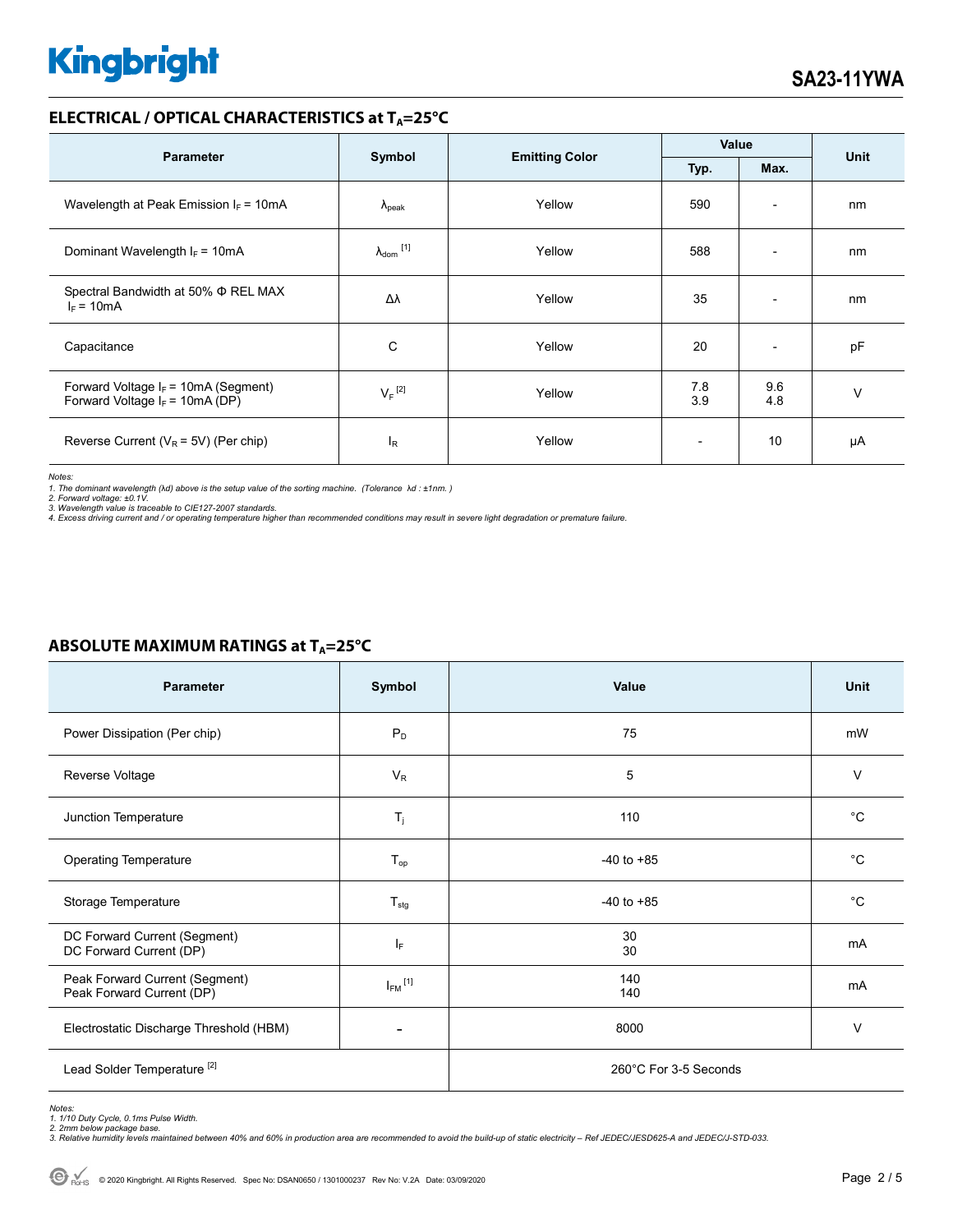### **TECHNICAL DATA**





### **YELLOW (DP)**

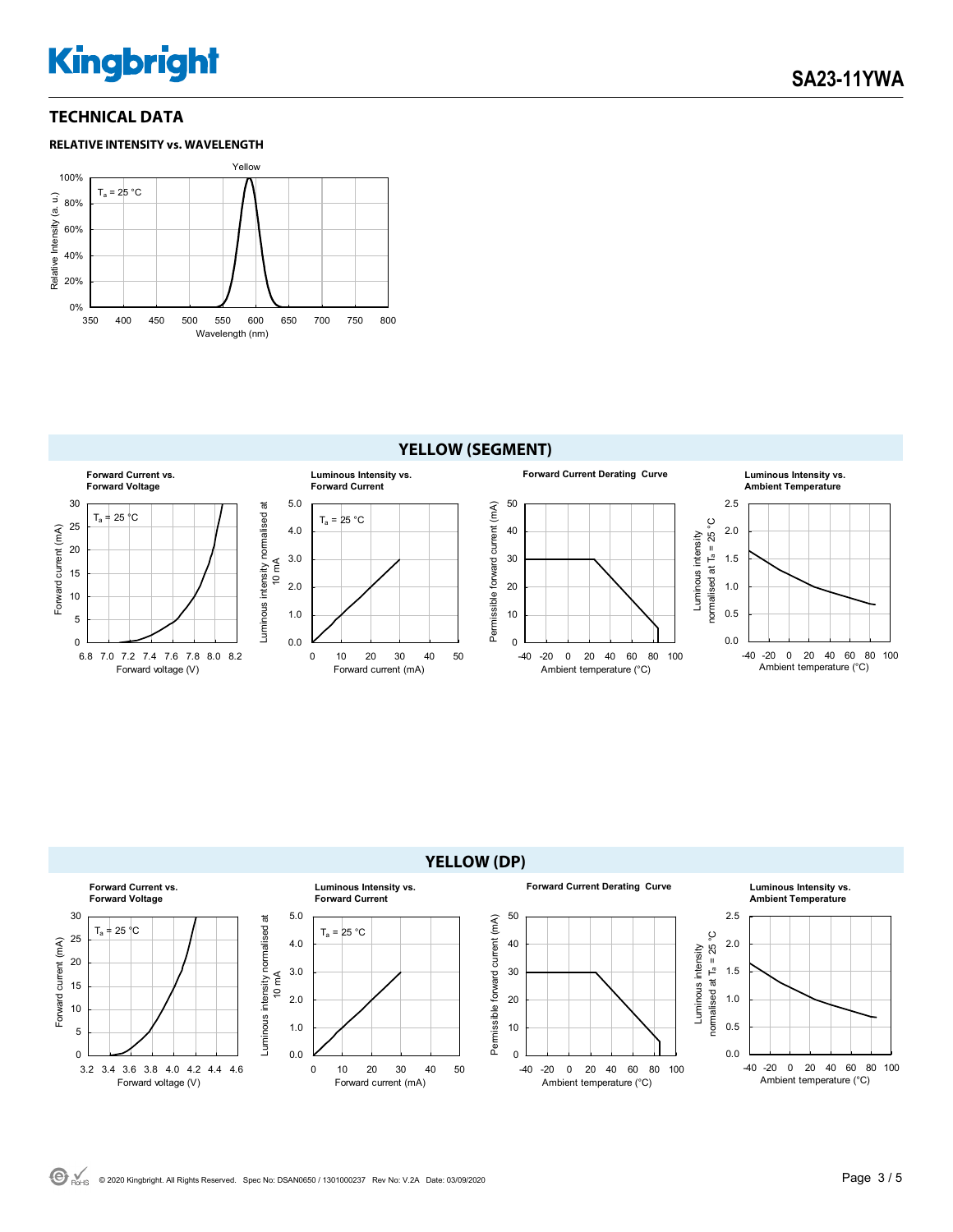#### **RECOMMENDED WAVE SOLDERING PROFILE Soldering General Notes**



*Notes:* 

- *1. Recommend pre-heat temperature of 105°C or less (as measured with a thermocouple attached to the LED pins) prior to immersion in the solder wave with a maximum solder bath temperature of 260°C*
- *2. Peak wave soldering temperature between 245°C ~ 255°Cfor 3 sec (5 sec max).*
- 2. Pean wave soluting temperature settlement is to the experimental of  $25^{\circ}$ C. **3.** Do not apply stress to the epoxy resin while the temperature is above 85°C. *4. Fixtures should not incur stress on the component when mounting and during soldering process.*
- *5. SAC 305 solder alloy is recommended.*
- 
- *6. No more than one wave soldering pass. 7. During wave soldering, the PCB top-surface temperature should be kept below 105°C.*

### **PACKING & LABEL SPECIFICATIONS**



### **THROUGH HOLE DISPLAY MOUNTING METHOD**

#### **Lead Forming**

 Do not bend the component leads by hand without proper tools. The leads should be bent by clinching the upper part of the lead firmly such that the bending force is not exerted on the plastic body.

- 1. Through-hole displays are incompatible with reflow soldering.
- 2. If components will undergo multiple soldering processes, or other processes where the components may be subjected to intense heat, please check with Kingbright for compatibility.

### **CLEANING**

- 1. Mild "no-clean" fluxes are recommended for use in soldering.
- 2. If cleaning is required, Kingbright recommends to wash components with water only. Do not use harsh organic solvents for cleaning because they may damage the plastic parts .
- 3. The cleaning process should take place at room temperature and the devices should not be washed for more than one minute.
- 4. When water is used in the cleaning process, Immediately remove excess moisture from the component with forced-air drying afterwards.





26 Tube / Box



**Installation** 

- 1. The installation process should not apply stress to the lead terminals.
- 2. When inserting for assembly, ensure the terminal pitch matches the substrate board's hole pitch to prevent spreading or pinching the lead terminals. *(Fig.1)*
- 3. The component shall be placed at least 5mm from edge of PCB to avoid damage caused excessive heat during wave soldering.*(Fig.2)*









 $(Fig.2)$